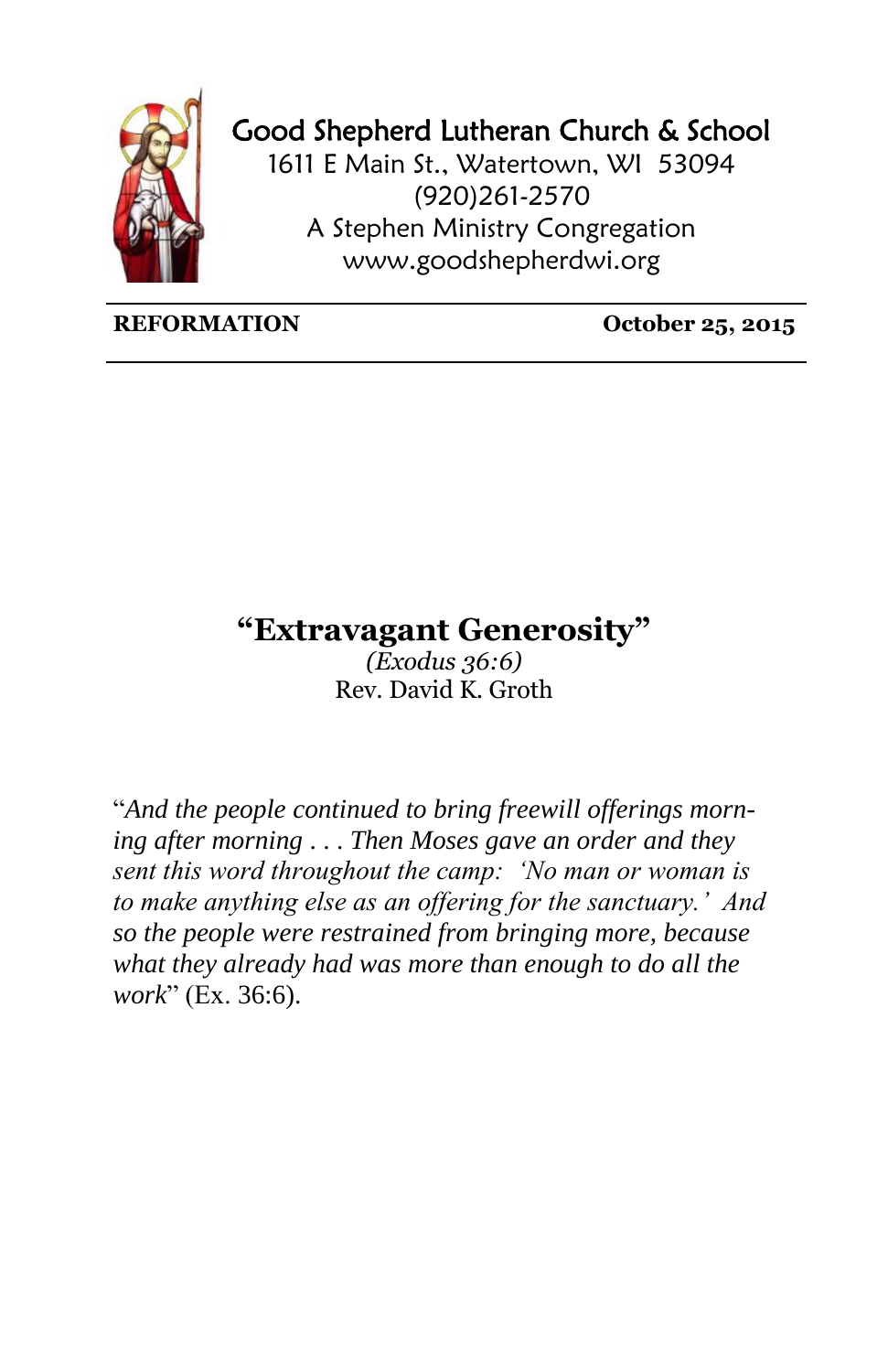**COLLECT:** Almighty and gracious Lord, pour out Your Holy Spirit on Your faithful people. Keep us steadfast in Your grace and truth, protect and deliver us in times of temptation, defend us against all enemies, and grant to Your Church Your saving peace; through Jesus Christ, Your Son, our Lord, who lives and reigns with You and the Holy Spirit, one God, now and forever. **Amen**

When you think of God's ancient people in the desert, what do think of? Their grumbling against him? Their hoarding of the manna against his command? The golden bull incident? Not a very good history. But here in Exodus 36, we get a different portrait of God's ancient people, a good one, a remarkable account of their generosity.

You'll remember the story, how Joseph was sold into Egyptian slavery by his brothers. Eventually he flourishes and even becomes a trusted assistant to Pharaoh. Famine brings the rest of the family to Egypt, and, over the generations they increase. Exodus 1 says "the Israelites were fruitful and multiplied greatly and became exceedingly numerous, so that the land was filled with them." Later, a new Pharaoh ascends to the throne in Egypt and says to his council, "The Israelites have become too numerous for us." He's worried about Egyptian culture and traditions and loyalty. (It sounds like the concerns of Germany today, with over 10,000 refugees streaming in every single day. Where do you put them all? Will they assimilate or with time will they try to Islamasize Western Europe?) In any case, Pharaoh's solution is to oppress and enslave all those Israelites in Egypt. The Egyptian taskmasters become brutal, and the Israelite slaves become brick making machines. In desperation, they cry out to God and God hears the sounds of their suffering and their prayers and with a mighty hand and the extra persuasion of ten plagues God delivers them from slavery into freedom, from Egypt into the wilderness, from despair into hope.

When they need direction, God guides them with a pillar of cloud by day and pillar of fire by night. When they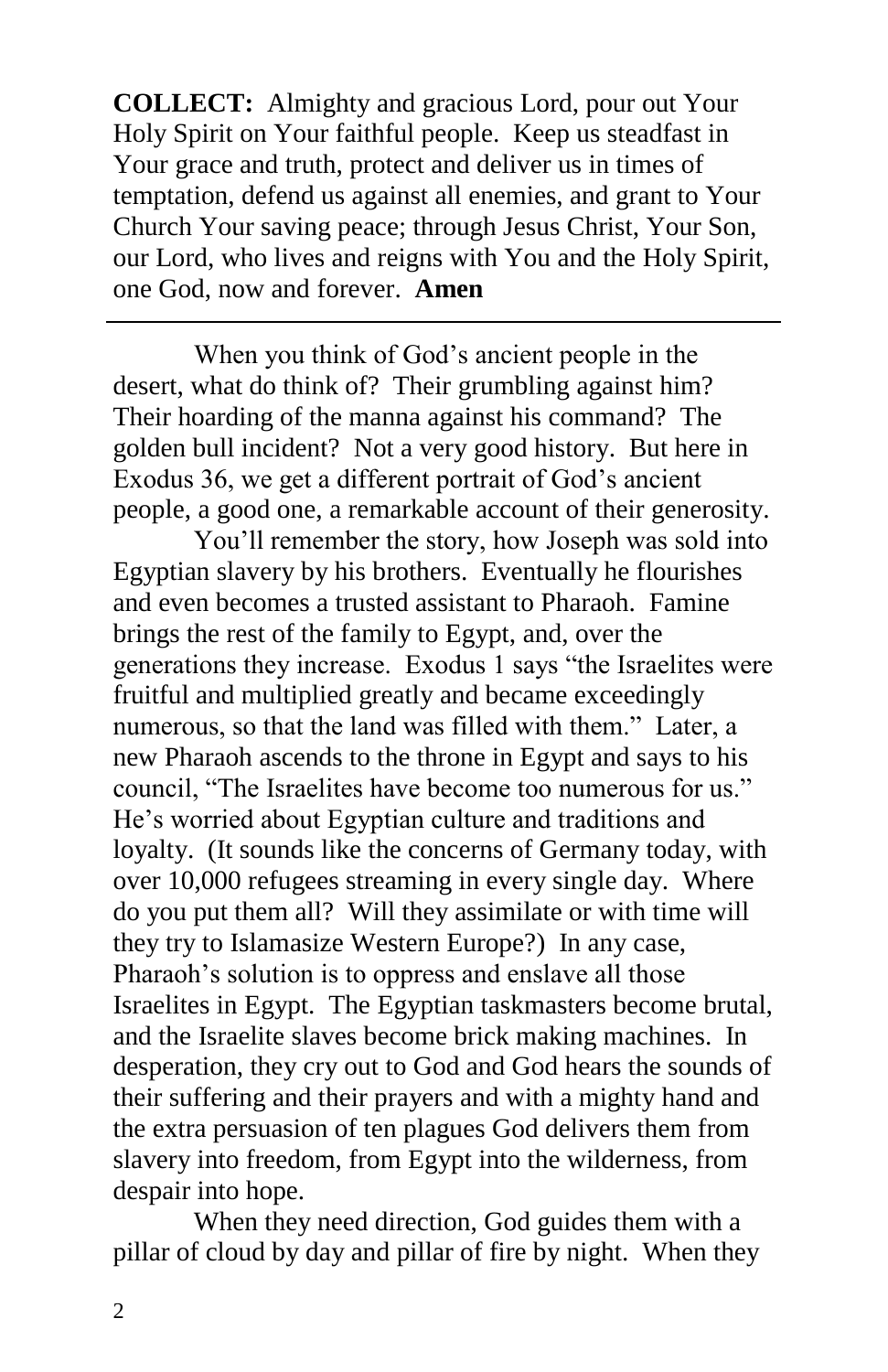grumble about being hungry, God feeds them with manna. And when they complain about being thirsty, God gives them water from the rock. And when they need order and instruction, God gives them the Ten Commandments, which also teach them what it means to live within the covenant. When the people turn their backs and radically disobey their Creator, God calls them back, forgives them, and loves them still, and renews their relationship. As God and the Israelites travel together in the wilderness, his generosity becomes their lifeline. Without his resilient love, we can only imagine what would have happened to them. After all, the book of Exodus is replete with examples of how they fail as the people of God. They grumble. They murmur. They complain. They disobey. They try to tell God what he should do and when he should do it. They prostitute themselves to other gods. They even forge a golden calf and tell one another, "These are your gods, O Israel, who brought you up out of Egypt." They mess up again and again, and earn the reputation for being a "stiff-necked people." So our overall impression of them is not a good one.

But today, in our text from Exodus 36, we are given a different picture of our ancestors in the faith. It seems at this particular moment, the Israelites are profoundly aware of all that God has done for them. This takes place shortly after the golden calf incident so they may be related. Maybe they realize how fortunate they are that God is giving them yet another chance. Maybe they realize that if they were God they would have washed their hands of these people long ago, but they discover time and again that God will not wash his hands of them. Though unlovable, God still loves them. After the golden calf fiasco, God renews the covenant and promises once again to be their God and to make them his people.

That's extravagant generosity, and in our text today we see God's people responding to that generosity with their own extravagant generosity. It's time to build the Tabernacle, the tent of meeting where God would promise to locate himself for them, to be mercifully and tangibly present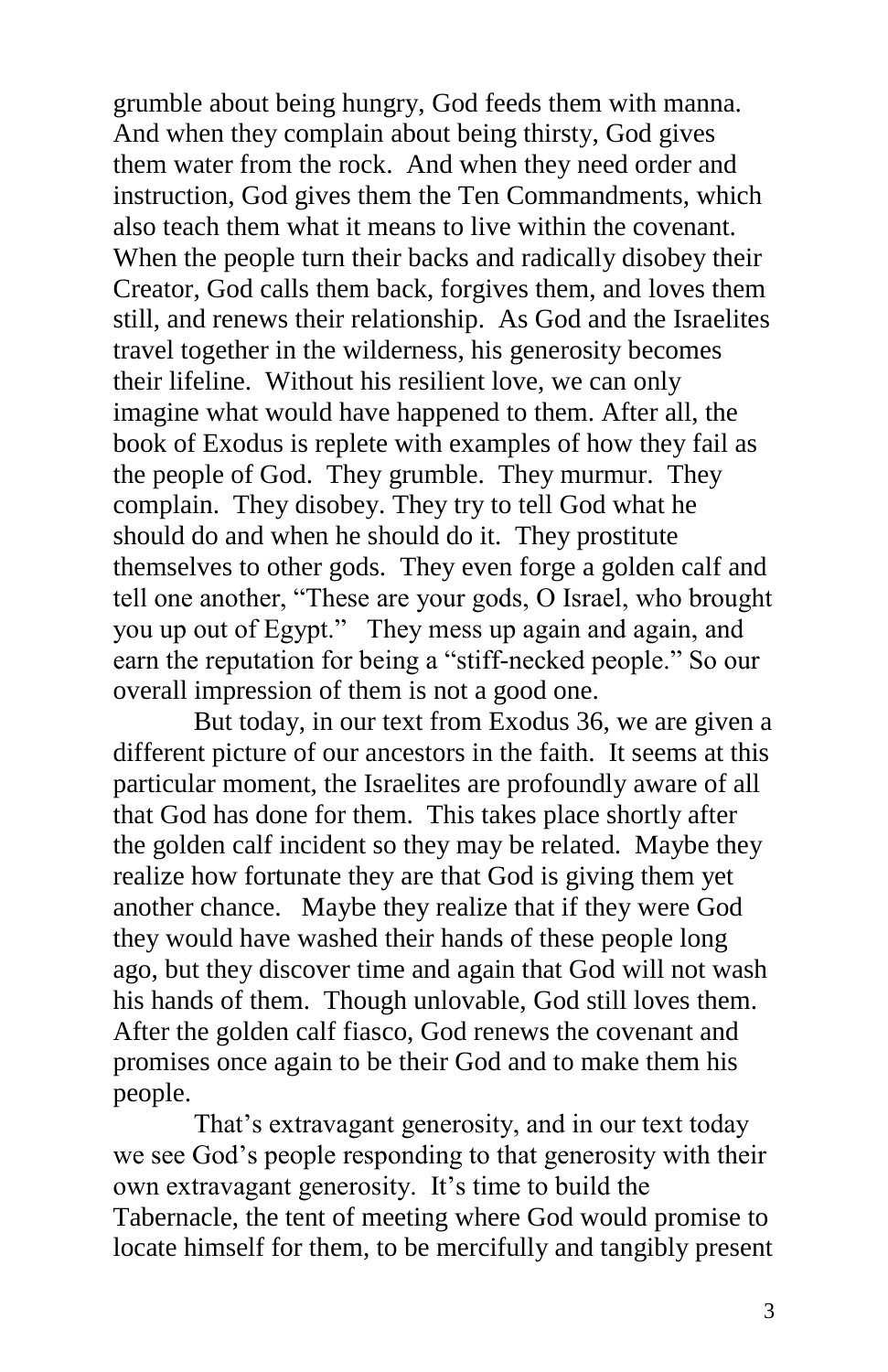for them. Through the sacrifices within the tabernacle, God would deliver them from enemies more menacing than just Pharaoh and his henchmen. Through the sacrifices he would deliver them from sin and death and the devil. They would learn they needed that even more than freedom from Egyptian slavery.

But to build the tabernacle and equip it for service would require a lot of resources. So Moses says to the people, "Let whoever is of a generous heart bring to the Lord an offering." Notice, nothing is mandated, nothing required. He doesn't lay on them a guilt trip. He simply invites them to respond to the Lord's generosity with their own generosity. He appeals to their memory of the past and to their hope for the future.

Can you imagine? All Moses says is, "Let whoever is of a generous heart bring an offering to the Lord" and the congregation goes wild. The men and women go back to their tents, collect their gold, their bronze, and their silver, and bring it all back. Those who have the gift of weaving weave rich tapestries of blue, purple, and crimson fabrics. Those who are gifted with woodworking begin construction. The people come morning noon and night, offering their treasures, their gifts, their talents, their very selves in response to God's faithfulness to them. Walter Brueggemann writes that they were so thankful that they went "completely beyond the usual calculations of prudence and caution<sup>"</sup>

The usual calculations of prudence and caution. Isn't that what we always do, whether buying a coffee maker or making a thank offering to the Lord . . . the customary calculations of prudence and caution. But the ancient Israelites throw all that to the wind and praise God with their treasures. They don't give for the recognition and applause. They don't give out of some sense of obligation or begrudging duty. They don't give to try to manipulate God.

According to the text their motivation is gratitude. They were realizing that life itself is a gift from God. The free air they breathed, the clean, cold water they drank; the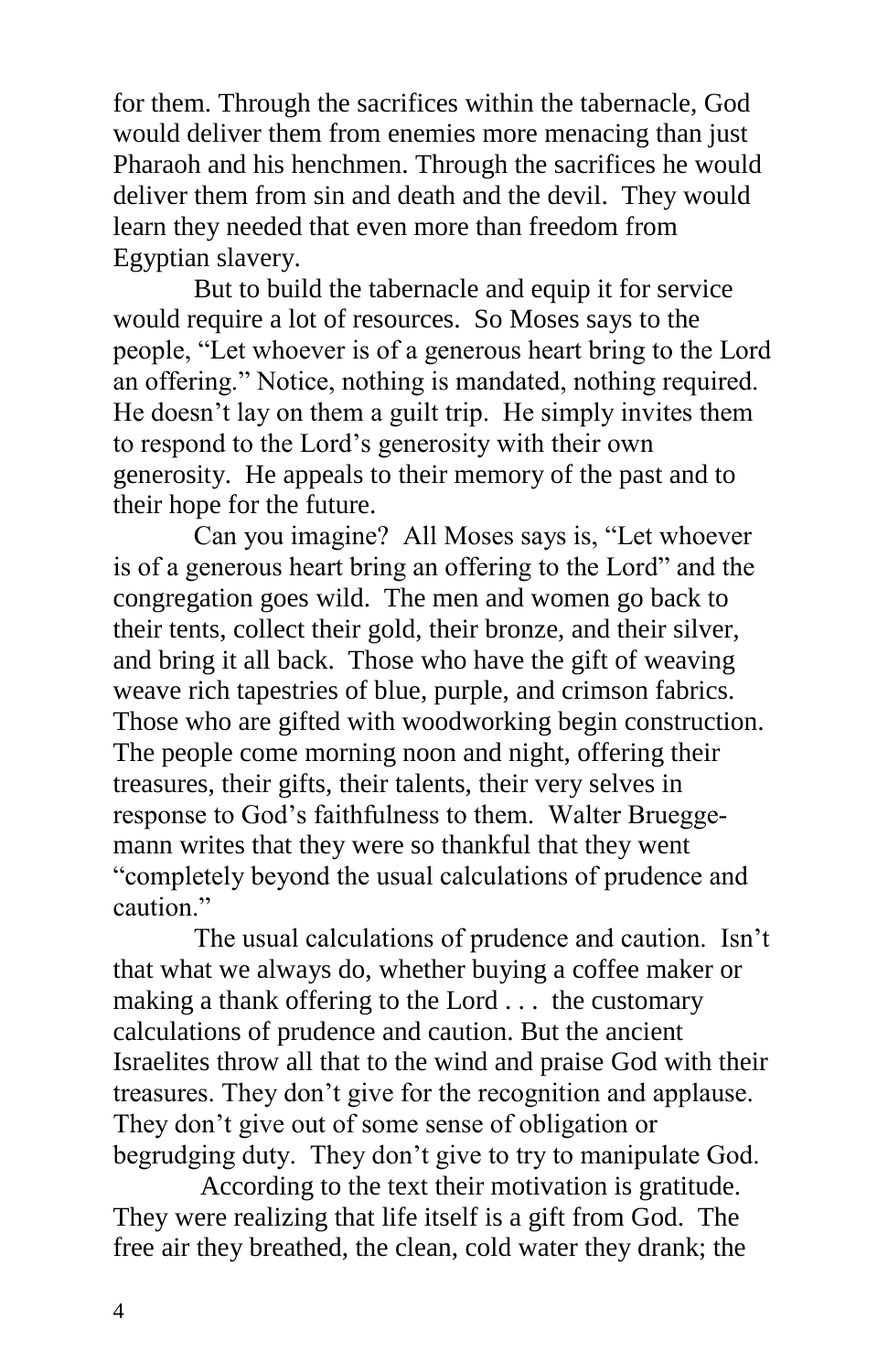love they shared; the crusty bread that satisfied their hunger, the warm shelter on frigid nights, all of it came from God. So it's only right and fitting to respond with generous gratitude. And the people gave and gave and gave, morning, noon, and night.

You know what happened as a result? Moses actually had to ask them to stop. Can you imagine? The artisans came to Moses and told them they had way too much. "Would you please restrain the people from giving any more!" My goodness! May there be a day when I get to preach that kind of stewardship sermon here. "Your giving is totally out of control! Will you knock it off already?" But that's actually what happens in this story, and what's motivating it is gratitude, not to Moses or to Aaron, but to the God who rescued and forgave them.

I think we can see that happening all over Scripture. I'm thinking of that poor widow, for example, who gave her last two mites. Extravagant generosity! Martin Luther once said, "Never measure your generosity by what you give, but rather by what you have left."

I'm thinking of little Zaccheaus, chief tax collector, rejected by everyone else, but not by Jesus. In response Zaccheaus says, "Look, Lord! Here and now I give half of my possessions to the poor, and if I have swindled anybody out of anything, I will pay back four times the amount!" Extravagant generosity . . . at least it was for Zaccheaus!

I'm thinking also of that woman who broke the neck off the alabaster jar and poured out the precious perfume on Jesus' feet. Extravagant generosity!

And I'm thinking of Martin Luther again who was constantly giving room and board in his home to poor university students and other family members in need. He had a generous spirit, so much so his wife Katarina had to take over the household finances so they wouldn't go broke. She confronted Luther repeatedly and urged him not to give everything away.

Luther also reformed how we view our offerings to the Lord . . . never as a sort of bribe, never to grease the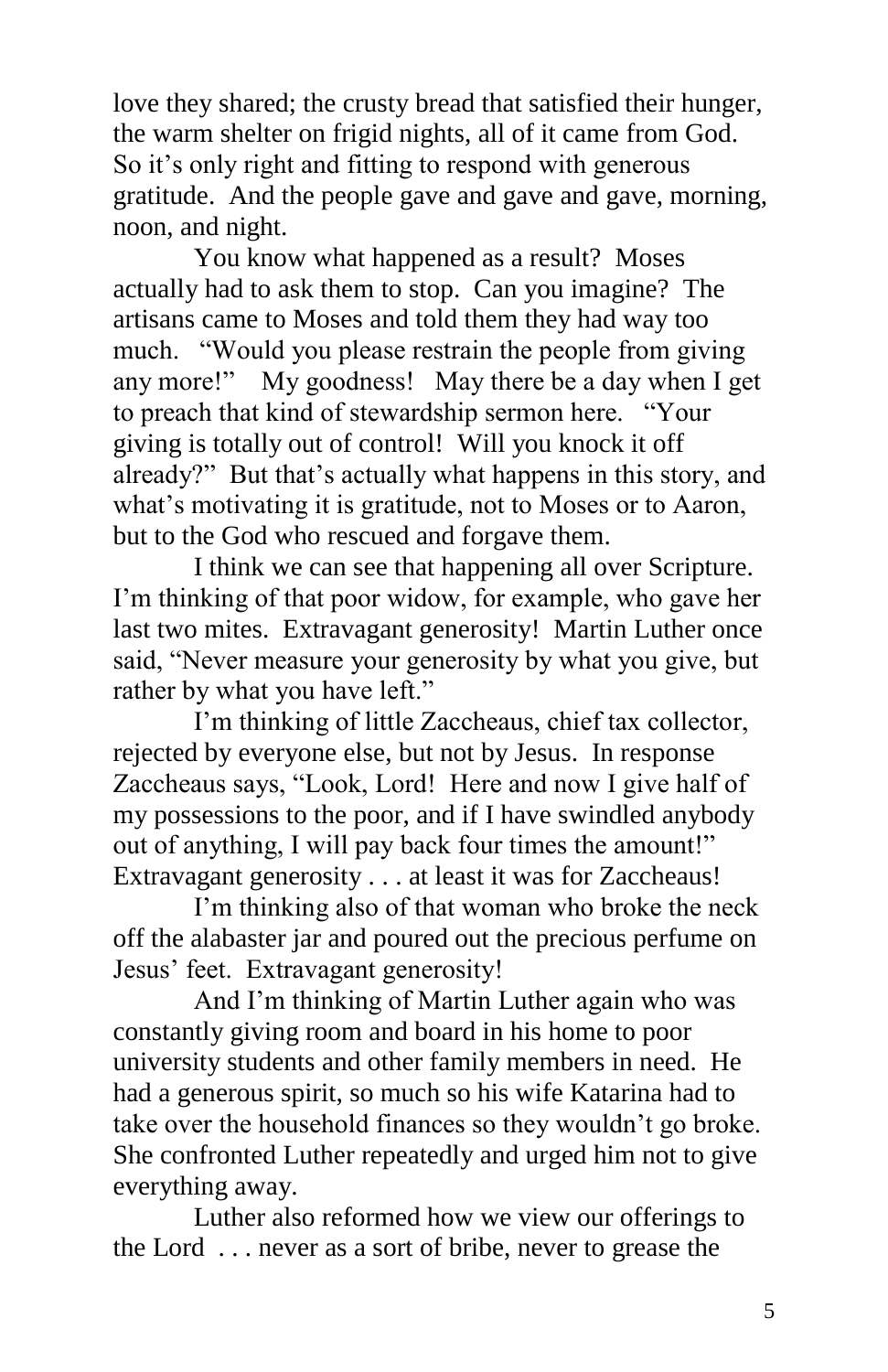skids on God's forgiveness, never to bale a person out of purgatory, never to manipulate God. If you want to be generous, let it be in gratitude for God's own generosity.

Extravagant generosity. Think of the beautiful churches sprinkled across the Wisconsin countryside. Most were built by immigrant farmers of humble means, but also the colleges, the hospitals, nursing homes and social agencies. Our ancestors didn't live extravagantly but they built the framework that still impresses and inspires us.

Author Nelson Searcy tells a story on the topic of generosity. His son was having a birthday and wanted a specific toy that happened to be the hot item that year. Searcy went all over the city to find it, paid far more for it than he should have, worked late into the night to assemble it, and finally wrapped it up and presented it the next day. Of course, the child was ecstatic. Watching his son play with it brought out the child in the dad and after a time Searcy asked if he might try it for a minute. His son said, "No daddy. It's mine." Searcy thought to himself "I found it, I bought it, I assembled it, I gave it, I'm much larger than he is and can take it away, or buy ten more if I wanted . . . and you're going to tell me it's yours?" He writes, "I couldn't help but think I treated God the same way my child had just treated me. How often have I taken the resources and gifts God has given me and set about using them for my own purposes and enjoyment with little regard for his ultimate ownership?" (The Generosity Ladder, p. 23). James writes, "Whatever is good and perfect comes down to us from God our Father" (1:17). Everything good in our lives comes from God. But we prefer to think it's ours, we earned it, and whatever we give to God we call a charitable donation. But God is not the charity. He's the Giver. And he gives us so many as well as the responsibility to manage them.

Take for example a man who works from age twentyfive to sixty five and makes \$25,000 each year. He never gets a raise or a bonus, just \$25,000 a year. By age sixty five, this man will receive a million dollars. He will manage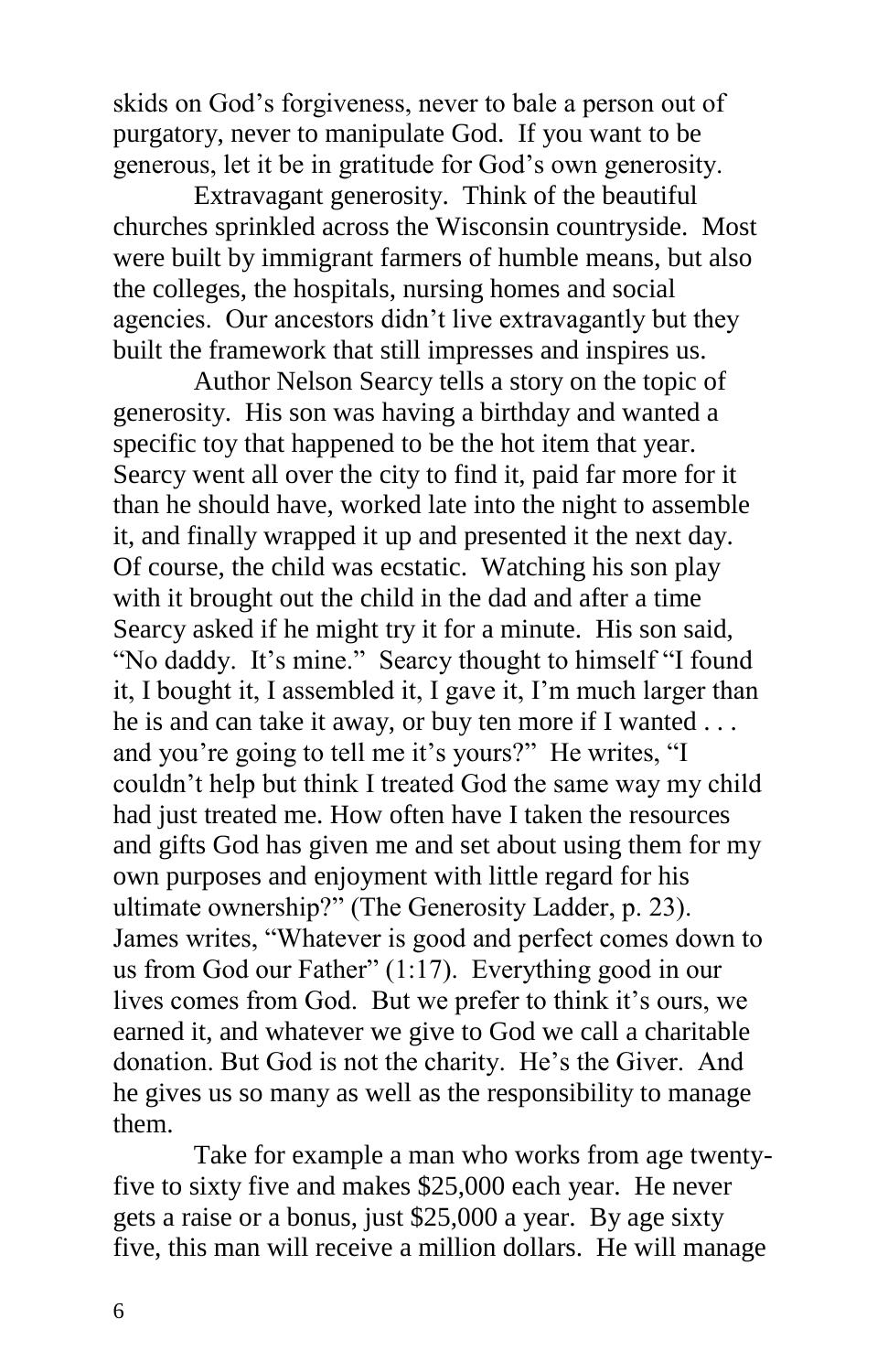a fortune! How will he do it? How will you?

When making an offering to the Lord, what's the right amount? C.S. Lewis wrote, "I do not believe one can settle how much we ought to give. I am afraid the only safe rule is to give more than we can spare. If our charities do not at all pinch or hamper us, I should say they are too small. There ought to be things we should like to do and cannot do because our charitable expenditures exclude them." I for one would die a happy man if I were known at the end for being generous. It's a nice word. But it hurts to be generous. It pinches. And if it doesn't hurt, if it doesn't impact our lives, then it's probably not generosity we're talking about.

Again, all we have comes ultimately from God's own generosity. Can you see God's generosity in his creation? Think about it. God could have created a purely functional universe. The only plants would be ones that animals and humans needed to eat. No need for decorative flowers for example or fall colors. But roses and lilies and trees that seem almost to glow this time of the year are examples of God's extravagant generosity. All the birds could have looked alike, I suppose, but they are beautifully diverse because God is extravagantly generous.

That God's Son should die on a cross out of love for us to redeem and save us - could there be anything more generous than that? And that God should freely give you all the blessings of his death and resurrection in your baptism . . . that he should daily and richly forgive all our sins and give us the assurance that he will raise us from the dead and give eternal life to us and to all believers in Christ. Extravagant generosity! For let's be honest, our history isn't all that impressive either. We've been a stiff-necked people too. We've grumbled. We've murmured. We've complained. We've tried to dictate to God what he needed to do. We've let other things take God's place for our devotion and love. And yet God keeps calling us back, keeps loving us and forgiving us. When God gives such gifts, he does not give reluctantly, or under compulsion. No, God is a cheerful Giver, the most cheerful Giver in the universe.